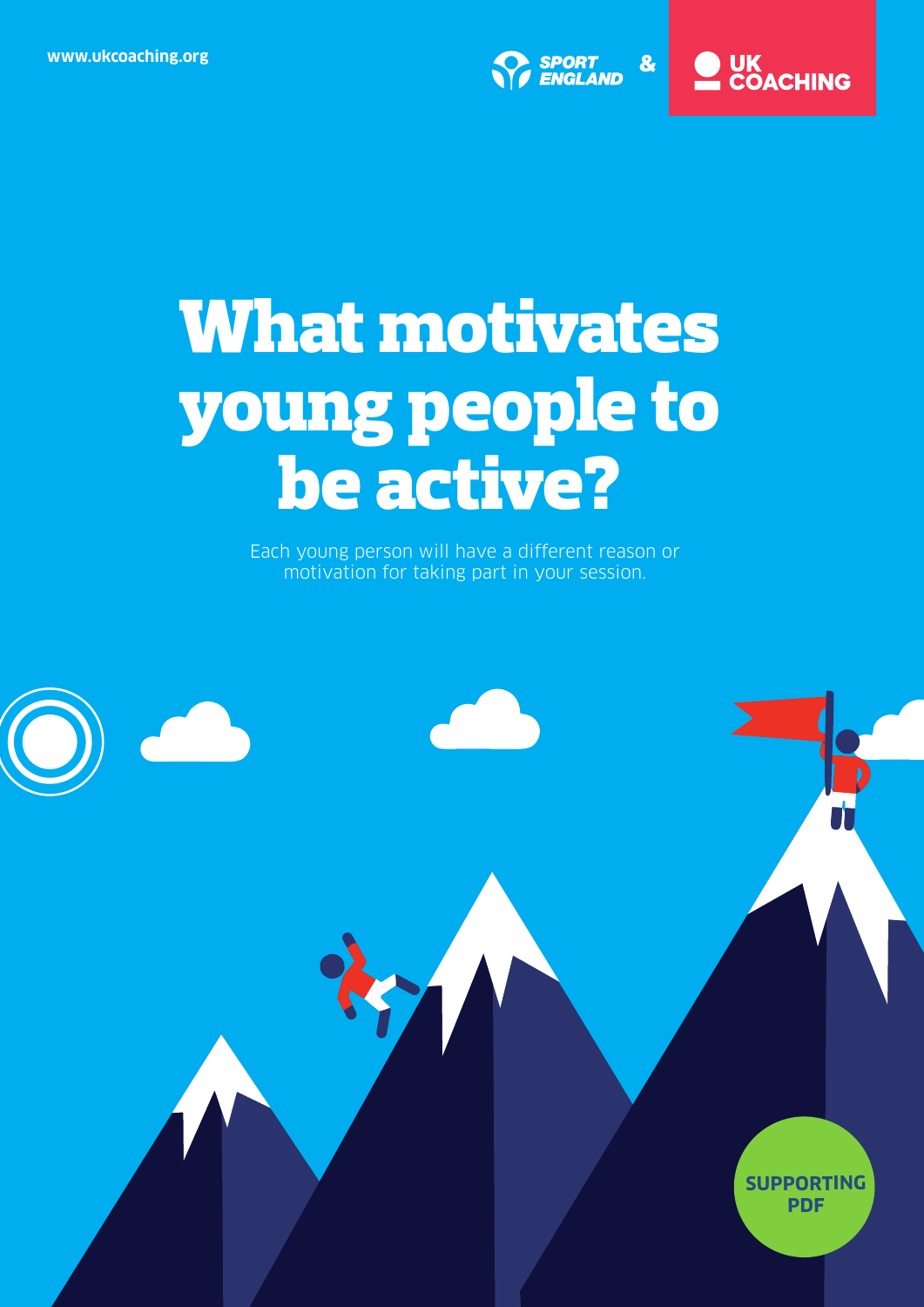### **To help you keep the young people you coach engaged in sport and activity, it is essential to:**

- 1 find out why young people turn up to your session
- 2 plan and deliver sessions to meet motivations
- 3 recognise when motivations have been fulfilled.

This document and associated animation aim to give you some initial ideas of what you can do as a coach linked to the three steps above.

#### **So what is motivation?**

Motivation can be described as the reason for our behaviour. There is always a reason why people do everything. Sometimes, when you ask people what motivates them, they may actually tell you what their goal is instead. Motivations and goals are sometimes confused with each other.

Here is an example to show the difference:

**Goal** is a person's objective, ambition, aim or desired result (eg to run a half marathon or lose 20 pounds).

**Motivation** is the reason for acting or behaving in a particular way, a stimulus or inspiration (eg to be fitter or more active, or to feel good about themselves).

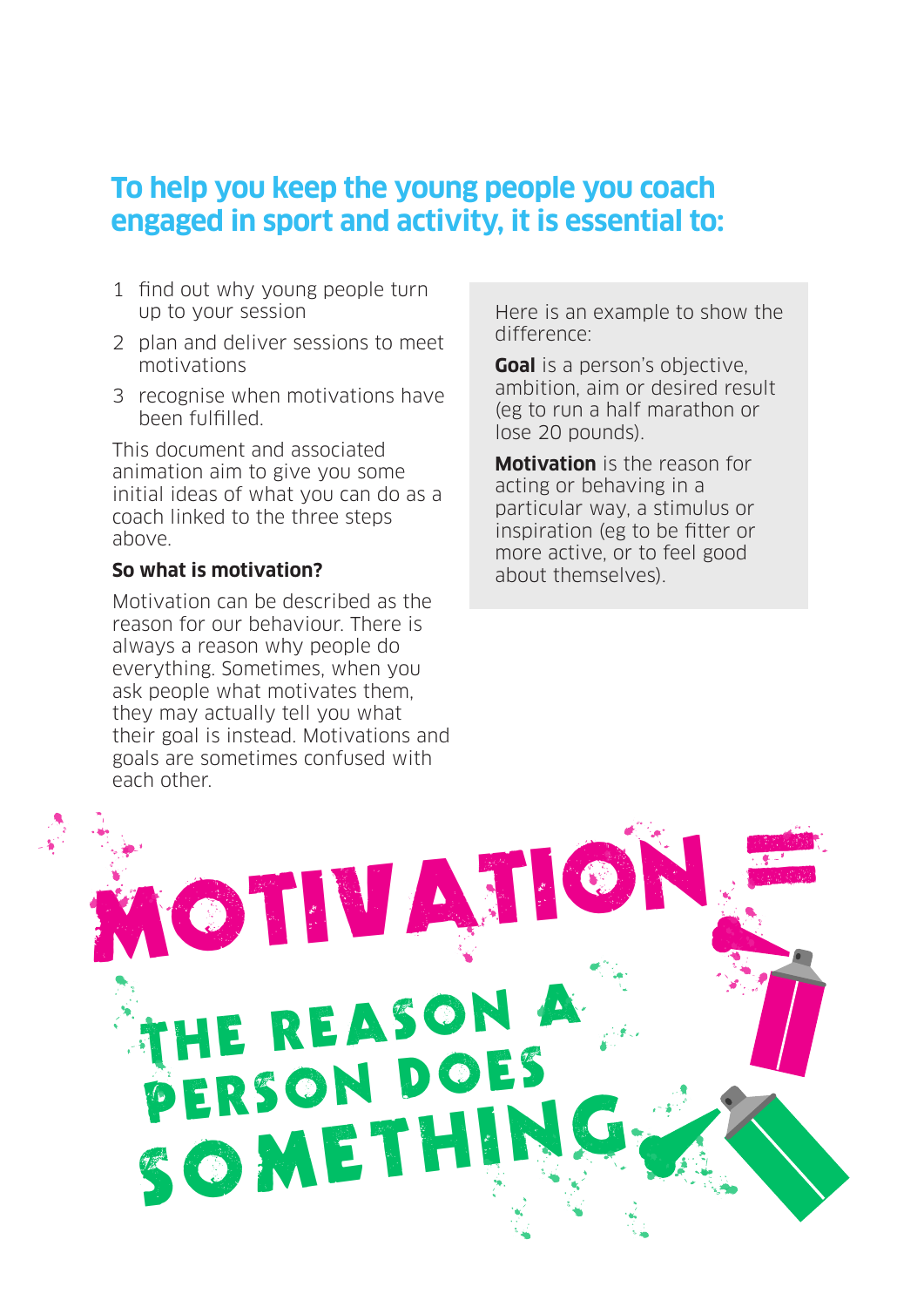### **When asked why they take part in sport or activity, research shows young people often give the following reasons:**

- meet new people
- hang out with friends
- get in shape
- be healthy
- for fun and enjoyment
- learn new skills.

Everyone is different and will therefore have different reasons for taking part based on different experiences, personality, and lifestyle factors including family and friends. Young people can have more than one motivation at the same time.

Further research from **Sport [England](www.sportengland.org/media/10112/youth-insight_under-the-skin.pdf)** shows that how active a young person is depends on how they either think or feel about sport. Deciding to take part is generally a mixture of emotional influences and thought out choices. Every young person thinks and feels differently about sport. Often, it can be a combination of both emotional and rational reasons that help them decide whether to take part.

**Emotional** – someone who loves doing sport – they have a more intrinsic and unconscious reaction to sport and exercise.

**Rational** – someone who recognises the benefits of doing sport – often, why they take part has been well considered and thought through.

#### **Motivations change**

Motivation can change or dip over time. A dip in motivation may mean the reason for taking part is less important than it may have been previously.

Another likely scenario is their reason for taking part might have changed. For example, a young person might have started coming to your session to meet new people, but after a while, when confidence builds, they might want to start getting better and learn new skills.

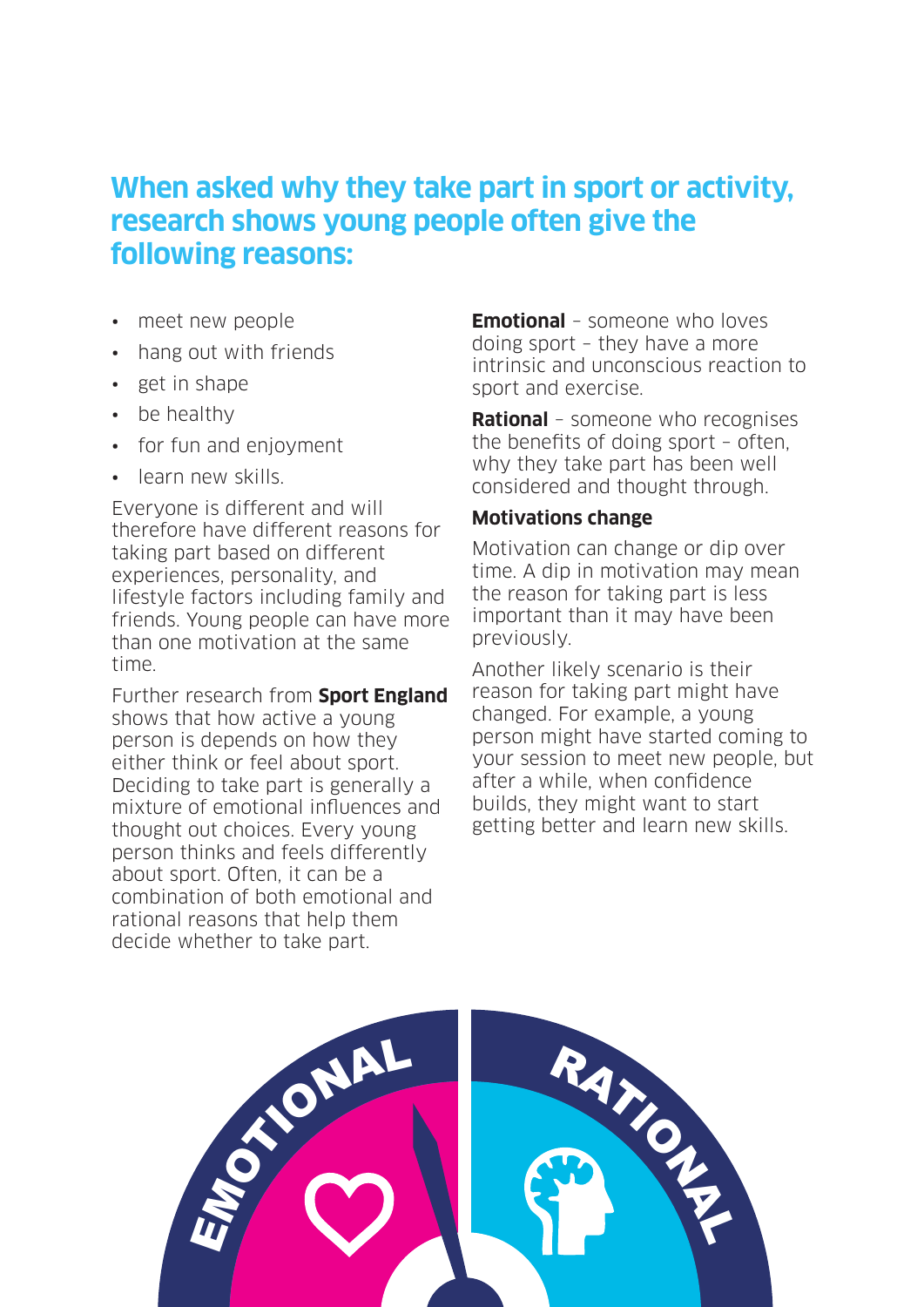## **Steps to deliver a meaningful session**

## **1 Find out why young people turn up to your session**

Young people take part for lots of different reasons. The first important thing you can do as a coach is to understand the different motivations of the young people who come to your session. You need to understand what makes your session meaningful for those turning up.

Here are some questions you can use, to help you understand motivations:

> **What attracted you to this session?**

**How did you find out about the session?**

> **What type of session were you looking for?**

**What do you enjoy doing?**

Be wary about asking questions such as What do you want to achieve? This might come across as too goaloriented and formal.

Don't ask Why are you here? It might all too easily be heard as a judgement of Why are you here?, particularly if any other attributes such as anxiety or low confidence are present.

### **Consider how you ask the questions**

- Ask the questions of the whole group, but be cautious – you might not get an honest response!
- Ask the questions one-to-one to different young people during your session, particularly when new people first start.
- Ask the young people to write their reason down at a convenient point in the session, such as a water break. This might help those who don't feel confident talking in groups situations.
- Use social media during or after the session for group messages. This might be a method of communication that the young people feel more comfortable with.

The motivations for those you coach may change. Think about asking the above questions at different times throughout the year.

A young person's current motivation might be triggered by something going on in their life. For example, they might have a prom or holiday approaching that they want to get in shape for.

When someone starts an activity for the first time, they often enter with high levels of enthusiasm and drive. As they come across difficulties, they can feel daunted, and their motivation fades. As a coach, you need to ensure you are building confidence to keep motivation and engagement high.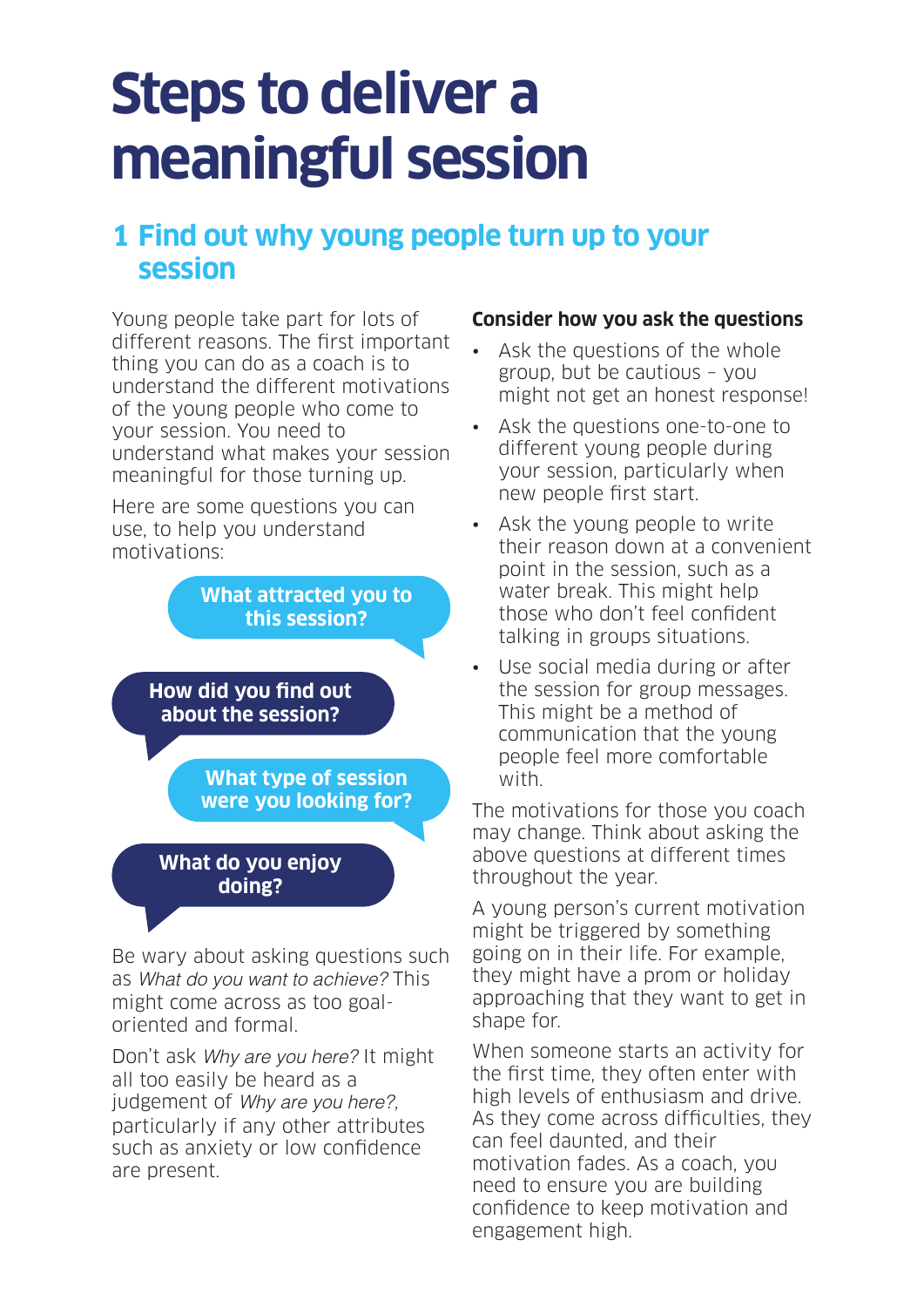## **2 Plan and deliver sessions to meet motivations**

Create a session plan, focusing on the reasons why young people turn up to your session. Below are some ideas you could try during your sessions.

| <b>Motivation</b>               | <b>Ideas to Try</b>                                                                                                                                                                                                                                                                                                                                                                                                                                                                                                                                                                                                                                                                                                                                                     |
|---------------------------------|-------------------------------------------------------------------------------------------------------------------------------------------------------------------------------------------------------------------------------------------------------------------------------------------------------------------------------------------------------------------------------------------------------------------------------------------------------------------------------------------------------------------------------------------------------------------------------------------------------------------------------------------------------------------------------------------------------------------------------------------------------------------------|
| <b>Meet new</b><br>people       | Use names all the time.<br>$\bullet$<br>Use a warm-up game where people can learn something<br>$\bullet$<br>about each other.<br>Buddy up newcomers with someone else who will make<br>them feel welcome.<br>Help young people find something in common as soon as<br>$\bullet$<br>possible.<br>Include lots of group activities, and change groups from<br>time to time.<br>Encourage work in pairs where people get a chance to get<br>to know each other one-to-one.<br>Encourage time for talk and chit-chat during your session.<br>$\bullet$<br>Help out if conversation stalls.<br>Build in social time before, during or after your session.<br>$\bullet$<br>Use social media to demonstrate to potential newcomers<br>how social and friendly your session is. |
| <b>Hang out</b><br>with friends | Include lots of group activities.<br>$\bullet$<br>Let the young people pick their own groups.<br>$\bullet$<br>Where possible, keep friendship groups together.<br>$\bullet$<br>Encourage more friendship groups to form during your<br>session by creating bigger groups or buddying up new<br>players.<br>Support people to socialise. Plan for this within your<br>session so they are standing up, moving around, practising<br>or playing when they socialise.<br>Encourage a longer drinks break so your groups have time<br>$\bullet$<br>to chat and socialise.                                                                                                                                                                                                   |

**Remember** when planning your sessions, young people can have a mix of motivations at the same time!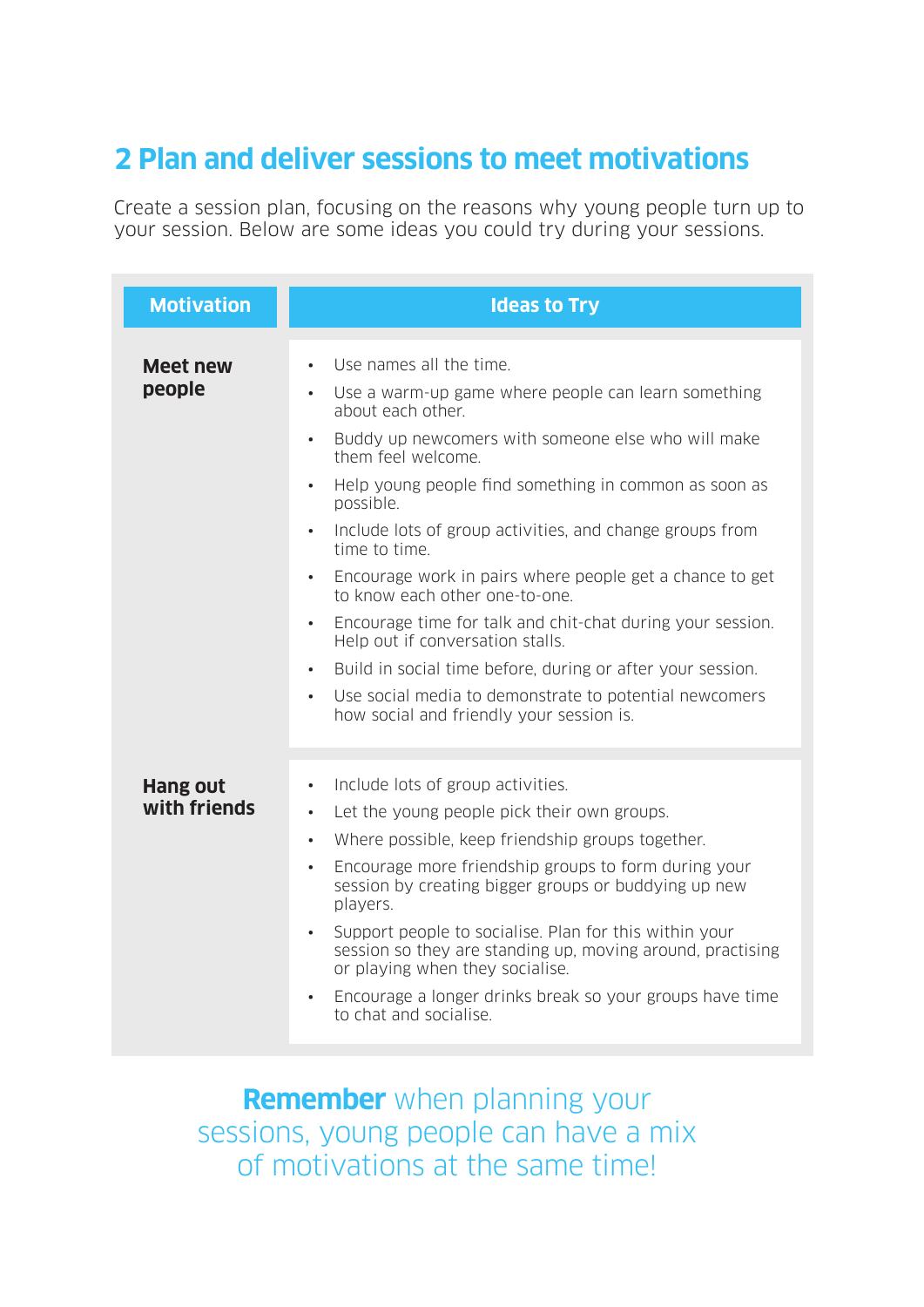| Let young people choose the intensity they want to take<br><b>Get in</b><br>$\bullet$<br>part at - encourage individuals to go at their own pace.<br>shape/be<br>healthy<br>Limit the amount of time spent talking when people are<br>$\bullet$<br>being still - sitting, standing or lining up.<br>Some young people might use wearable technology such<br>as a Fitbit or a GPS device - can you use this in the<br>session to help individuals set their own goals?<br>Include a thorough warm-up and cool-down to help<br>$\bullet$<br>prevent injury and muscle soreness.<br>Be less like a boot camp and more playful.<br>$\bullet$<br>Aim for any activity, game or skill practice to last at least<br>$\bullet$<br>10 minutes. This is the minimum time recommended to be<br>active that will provide health benefits. While some young<br>people will work up to being active for 10 minutes at a<br>time, let them know that, regardless of intensity or<br>duration, some activity is better than none when getting<br>healthier.<br>Aspire to a minimum of 30-40 minutes' moderate activity<br>in total within an hour-long session. This could be made<br>up of $3-4 \times 10$ minutes.<br>Make water the drink of choice in your sessions, and<br>remind young people to bring some each week. Know<br>where the drinking water is located at your session.<br>Promote the message that getting out of breath is not<br>usually a sign something is medically wrong. Feeling sore<br>can be normal a few days after being really active.<br>Talk about how long they have been active for and the<br>$\bullet$<br>benefits it can bring.<br>Set challenges; for example, get the group active for a set<br>amount of time to burn off the calories in a standard<br>chocolate bar.<br>Ask the players how the sessions is going for them; for<br>example, ask them to rate the intensity on a scale of $1-10$ . |
|-------------------------------------------------------------------------------------------------------------------------------------------------------------------------------------------------------------------------------------------------------------------------------------------------------------------------------------------------------------------------------------------------------------------------------------------------------------------------------------------------------------------------------------------------------------------------------------------------------------------------------------------------------------------------------------------------------------------------------------------------------------------------------------------------------------------------------------------------------------------------------------------------------------------------------------------------------------------------------------------------------------------------------------------------------------------------------------------------------------------------------------------------------------------------------------------------------------------------------------------------------------------------------------------------------------------------------------------------------------------------------------------------------------------------------------------------------------------------------------------------------------------------------------------------------------------------------------------------------------------------------------------------------------------------------------------------------------------------------------------------------------------------------------------------------------------------------------------------------------------------------------------------------------------------------|
| Praise when you notice activity is at moderate levels; for<br>example:<br>able to talk and hold a conversation<br>breathing becomes quicker and body feels warmer<br>$ \,$<br>heart rate will be quicker but not racing<br>- face may have a 'glow'.                                                                                                                                                                                                                                                                                                                                                                                                                                                                                                                                                                                                                                                                                                                                                                                                                                                                                                                                                                                                                                                                                                                                                                                                                                                                                                                                                                                                                                                                                                                                                                                                                                                                          |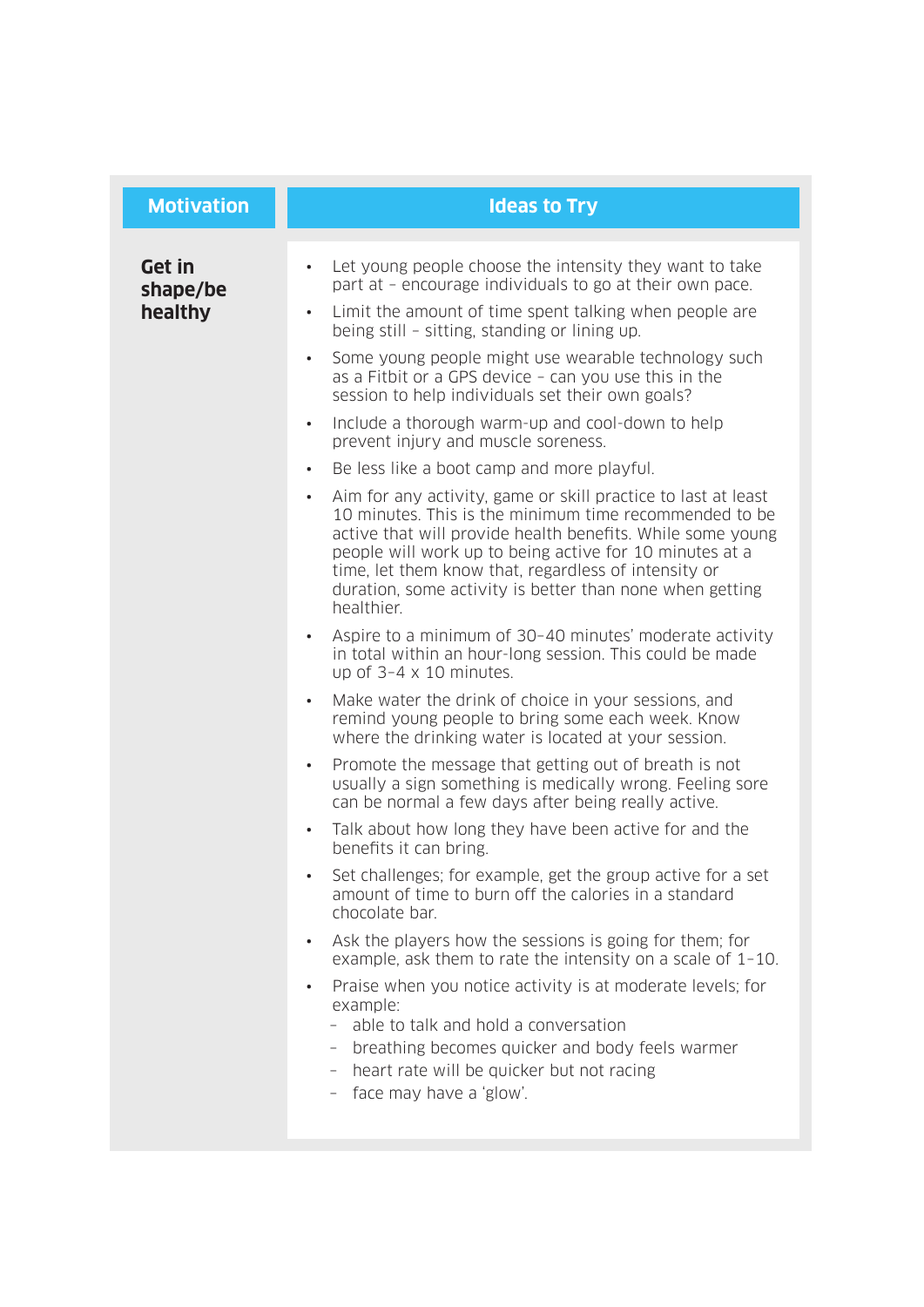| <b>Motivation</b>           | <b>Ideas to Try</b>                                                                                                                                                                                                                                                                                                                                                                                                                                                                                                                                                                                                                                                                                                                                                                                                                                                                                                                                                                                                                                                                                                                                                                                                                                                                                                                                                                                                                                                                                                                                                                                |
|-----------------------------|----------------------------------------------------------------------------------------------------------------------------------------------------------------------------------------------------------------------------------------------------------------------------------------------------------------------------------------------------------------------------------------------------------------------------------------------------------------------------------------------------------------------------------------------------------------------------------------------------------------------------------------------------------------------------------------------------------------------------------------------------------------------------------------------------------------------------------------------------------------------------------------------------------------------------------------------------------------------------------------------------------------------------------------------------------------------------------------------------------------------------------------------------------------------------------------------------------------------------------------------------------------------------------------------------------------------------------------------------------------------------------------------------------------------------------------------------------------------------------------------------------------------------------------------------------------------------------------------------|
| <b>Fun and</b><br>enjoyment | Allow time for socialising.<br>$\bullet$<br>Don't interrupt activity too often. Having fewer interruptions<br>$\bullet$<br>allows activity to flow, and increases the likelihood of<br>enjoyment.<br>Keep the young people moving - create a session where<br>$\bullet$<br>everyone is active and not standing and waiting for 'their'<br>turn.<br>Keep your tone of voice light, and deliver sessions with<br>$\bullet$<br>energy and enthusiasm.<br>Allow time to play. Where possible, include games that<br>$\bullet$<br>encourage the development of skills, rather than isolated skill<br>development.<br>Give young people control of what they choose to do - let<br>$\bullet$<br>them be creative and change things.<br>Bring new ideas into your session regularly to stop young<br>$\bullet$<br>people from getting bored.<br>Use music to change the environment.<br>$\bullet$<br>If practical, change the venue of your session occasionally to<br>$\bullet$<br>keep it feeling different.<br>Praise effort over performance.<br>$\bullet$<br>Use competition wisely - it can be off-putting for some.<br>$\bullet$<br>Use technology to enhance your session (eg video clips or<br>$\bullet$<br>apps).<br>Connect your sport to their other interests. For example,<br>$\bullet$<br>could you theme a session on the latest video game or reality<br>TV show they like?<br>Allow people to drop in and out during the activity.<br>$\bullet$<br>Find out what young people would find fun or enjoyable -<br>$\bullet$<br>what is fun to one person might not be fun to someone else. |
| Learn new<br><b>skills</b>  | Let young people know they can ask you to show them<br>$\bullet$<br>something new any time they feel ready.<br>Keep sessions high tempo/intensity.<br>$\bullet$<br>Share technical coaching points on how to improve their<br>$\bullet$<br>skills.<br>Use effective questioning to help young people figure out<br>$\bullet$<br>how to improve their own skills.<br>Let the young people pick their own skills to develop.<br>$\bullet$<br>Make time to watch and provide feedback to everyone.<br>$\bullet$<br>Structure sessions so sometimes the young people are<br>$\bullet$<br>providing coaching points to each other.<br>Build in time for regular practice of new skills.<br>$\bullet$<br>Recognise and praise when a new skill has been mastered.<br>$\bullet$<br>Encourage young people to rest when needed. This is so the<br>$\bullet$<br>quality of practice remains high.<br>Share YouTube or other video clips of a new skill or<br>$\bullet$<br>technique they can practise in their own time.<br>Encourage those who want to develop skills to help<br>$\bullet$<br>out/volunteer in the session.<br>Set achievable incremental challenges - a sense of<br>$\bullet$<br>improvement is key.                                                                                                                                                                                                                                                                                                                                                                                      |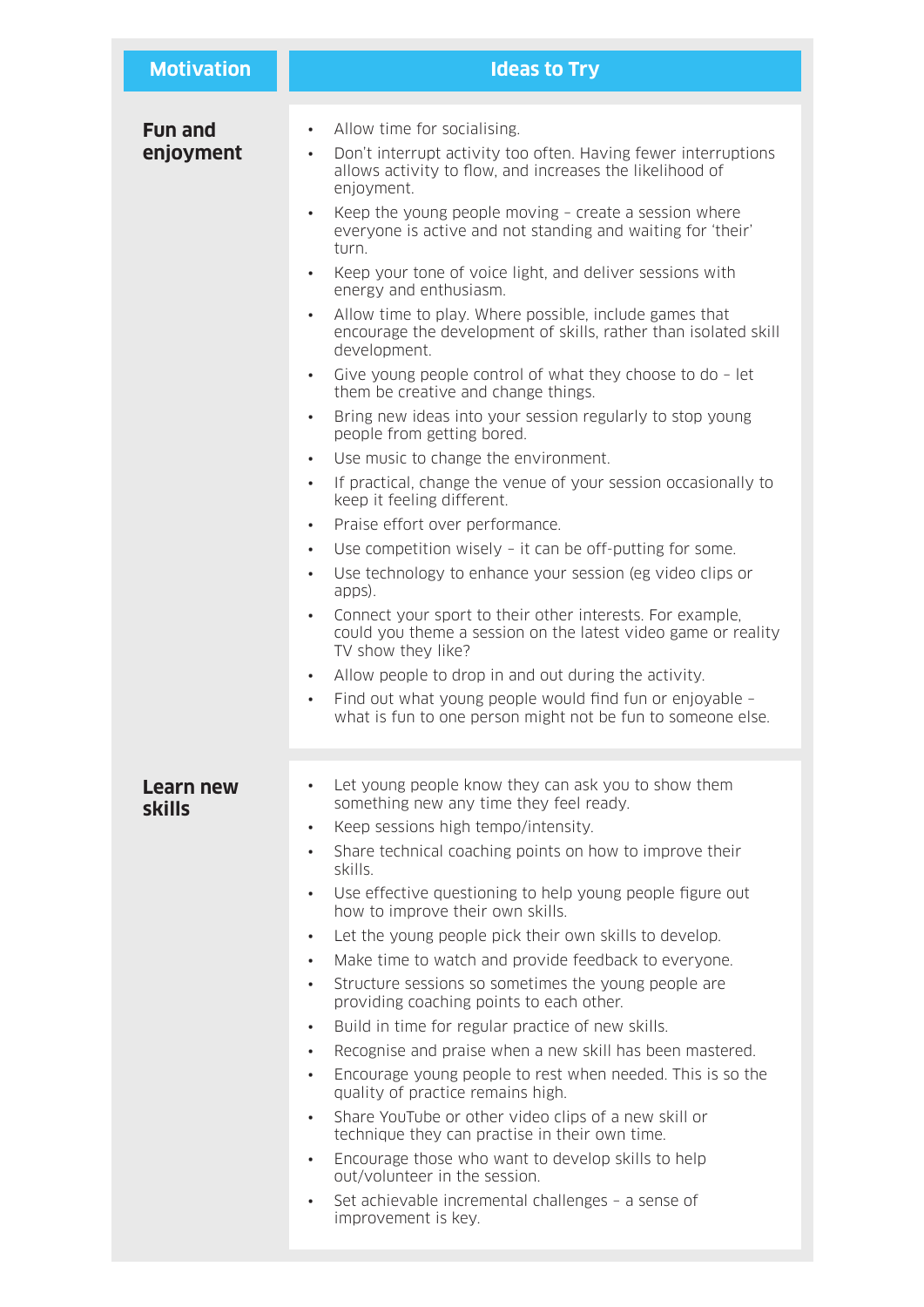The above table gives you some ideas to try during your session, but don't forget there is a lot you could do before or after your session.

For example:

- Use social media to promote photos, videos or interviews of young people at your session. This would give newcomers a sense in advance of who they will meet and the welcoming nature of your session.
- Encourage the group to keep in contact post-session. This might help them to keep connected, or encourage them to work toward their motivation between sessions.

### **During your session**

Don't forget to check in with your young people to see if their motivations are being met.



Give yourself time to notice and observe. Try to recognise mood state and body language. This might give you a clue to how the young people are feeling. For example, do you have someone standing apart from the others – has there been a falling-out in their social group?

Ask questions to see how they are finding the session. Find out if they are enjoying it or want any extra help.

Listen to the chat among the group to understand how they might be interacting. Actively listen when they are giving feedback.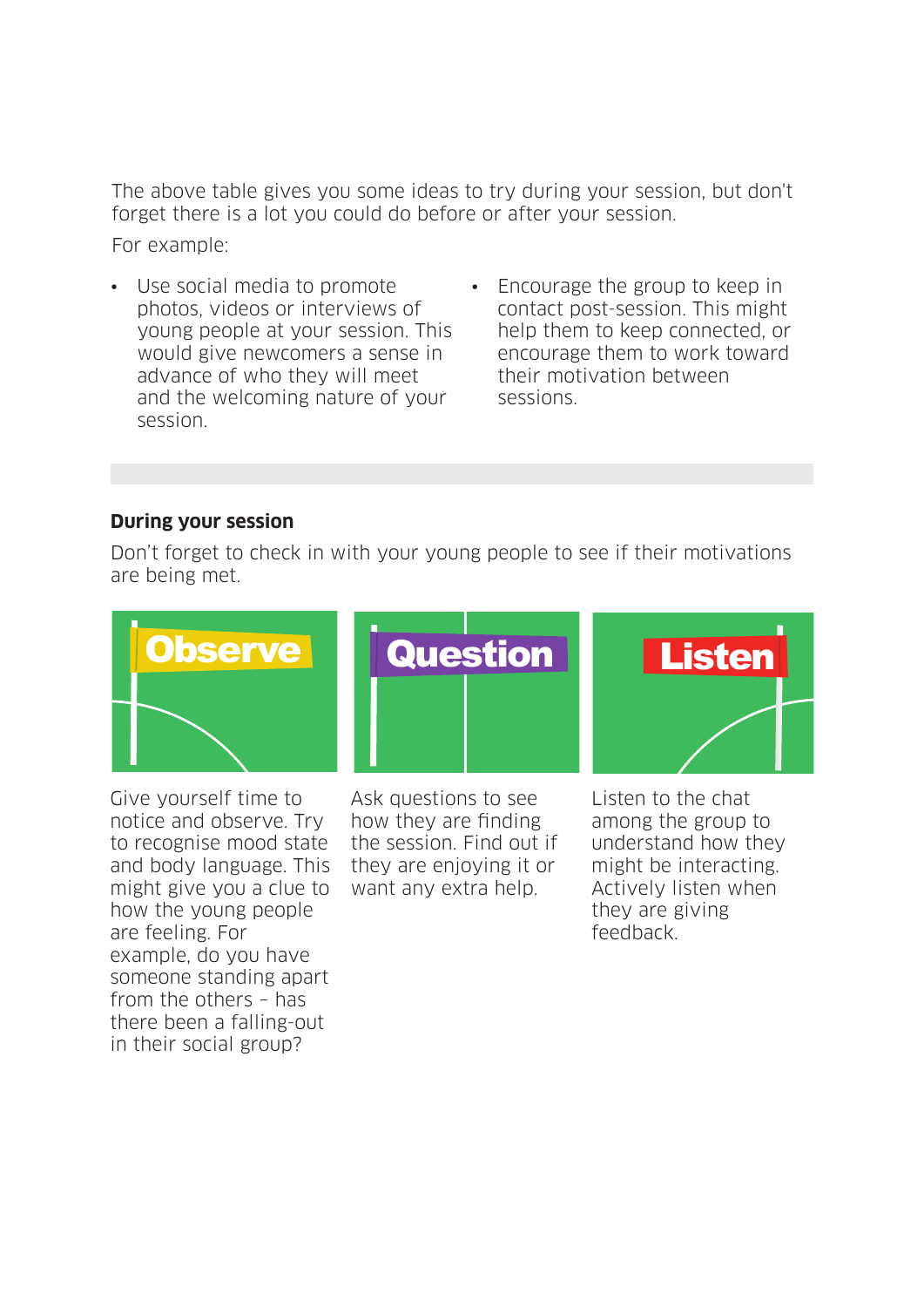## **3 Recognise when motivations have been fulfilled**

Young people want to take part in activities that are worthwhile to them. As a coach, it is your role to help them understand the personal value they can get from taking part. It is more powerful if it relates to their reasons for taking part.

 I *like to invest time and dedication into things, it makes them seem worthwhile.*

It is important to get feedback from young people about your session. Find out:

- if they found the session worthwhile
- which parts they liked the best
- what happened that might make them want to come back next week.

You could ask for feedback at the end of your session, but there might be other ways you could gain feedback. For example, you could send a group message asking for feedback, or generally monitor any chat on social media. If they are using wearable technology such as a Fitbit or GPS device, they might want to share this information with you.

It will also be important that you help the young person reflect on their own achievements, and be careful with offering external incentives or rewards based on motivations.

Motivations can be considered as **internal** or **external**:

- **Internal** is when the individual is self-driven by interest in or enjoyment of the activity rather than relying on external recognition or reward.
- **External** is when the individual is motivated by an external source; for example, to impress a parent or you as the coach, or because they want to win or to be rewarded.

Internal motivation actually leads to a 'stickier' habit. If the young person is motivated externally, they could lapse from activity as soon as the source of their motivation is removed.

It is also worth doing your own self-reflection. Consider from a young person's point of view: Did the session meet their motivations?

Checking and refreshing young people's motivations and goals for coming to your session makes it more likely that they will continue to be active and attend your session.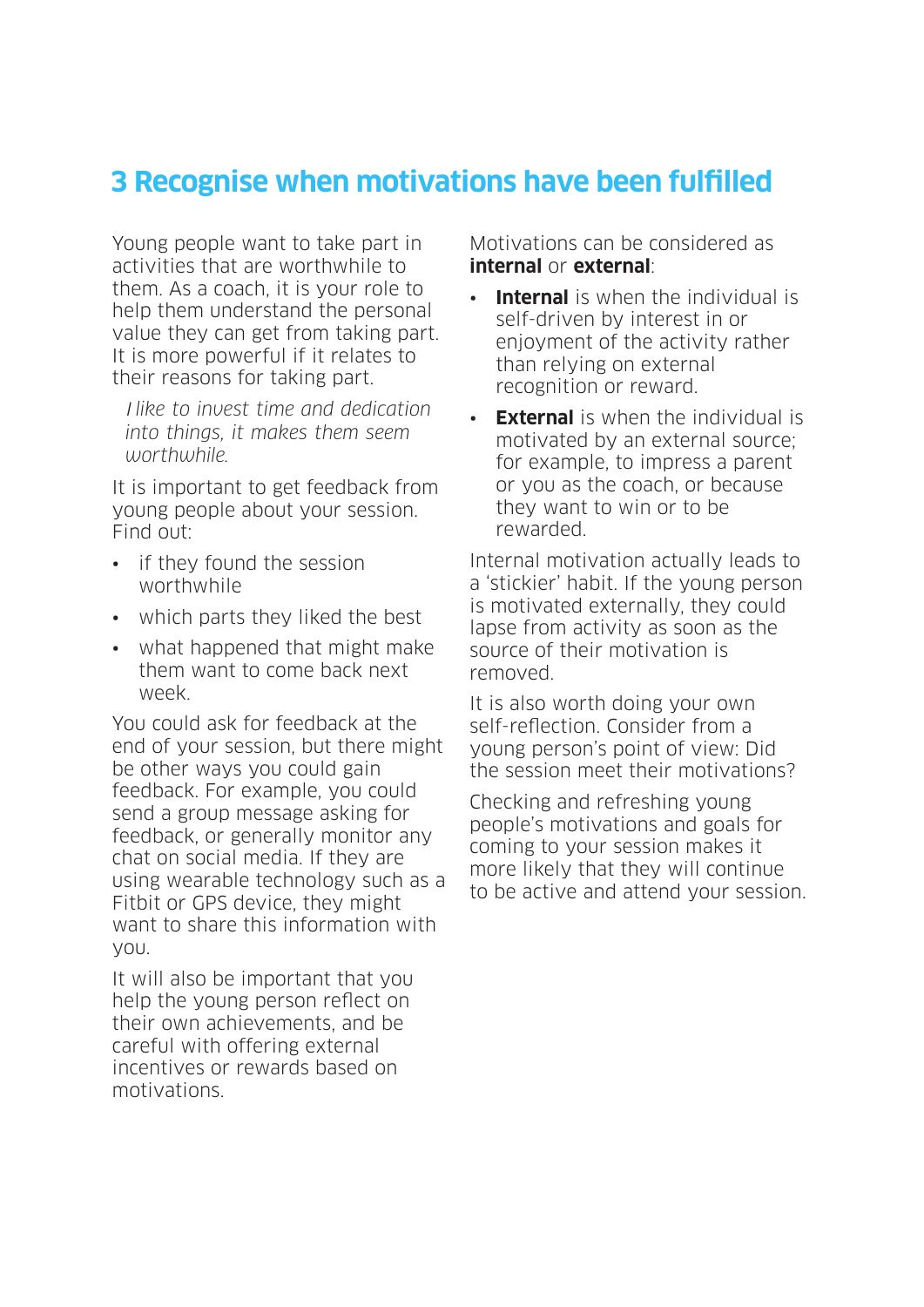This is just a starting point of some of our ideas. Join in the conversation and share your ideas on Twitter using **#UnmissableSport.**

Have you seen the 'What motivates young people to be active' animation that accompanies this guide? you can view it **[here.](http://www.sportscoachuk.org/coaches/resource-bank/coaching-participation/youth-participation/what-motivates-young-people-be-acti)**

Take a look at the 'How do you coach young people when life changes' animation **[here.](http://www.sportscoachuk.org/coaches/resource-bank/coaching-participation/youth-participation/how-do-you-coach-young-people-when-)**

Don't miss the first animation in this series 'What makes your session unmissable for young people' **[here.](http://www.sportscoachuk.org/coaches/resource-bank/coaching-participation/youth-participation/what-makes-your-session-unmissable)**